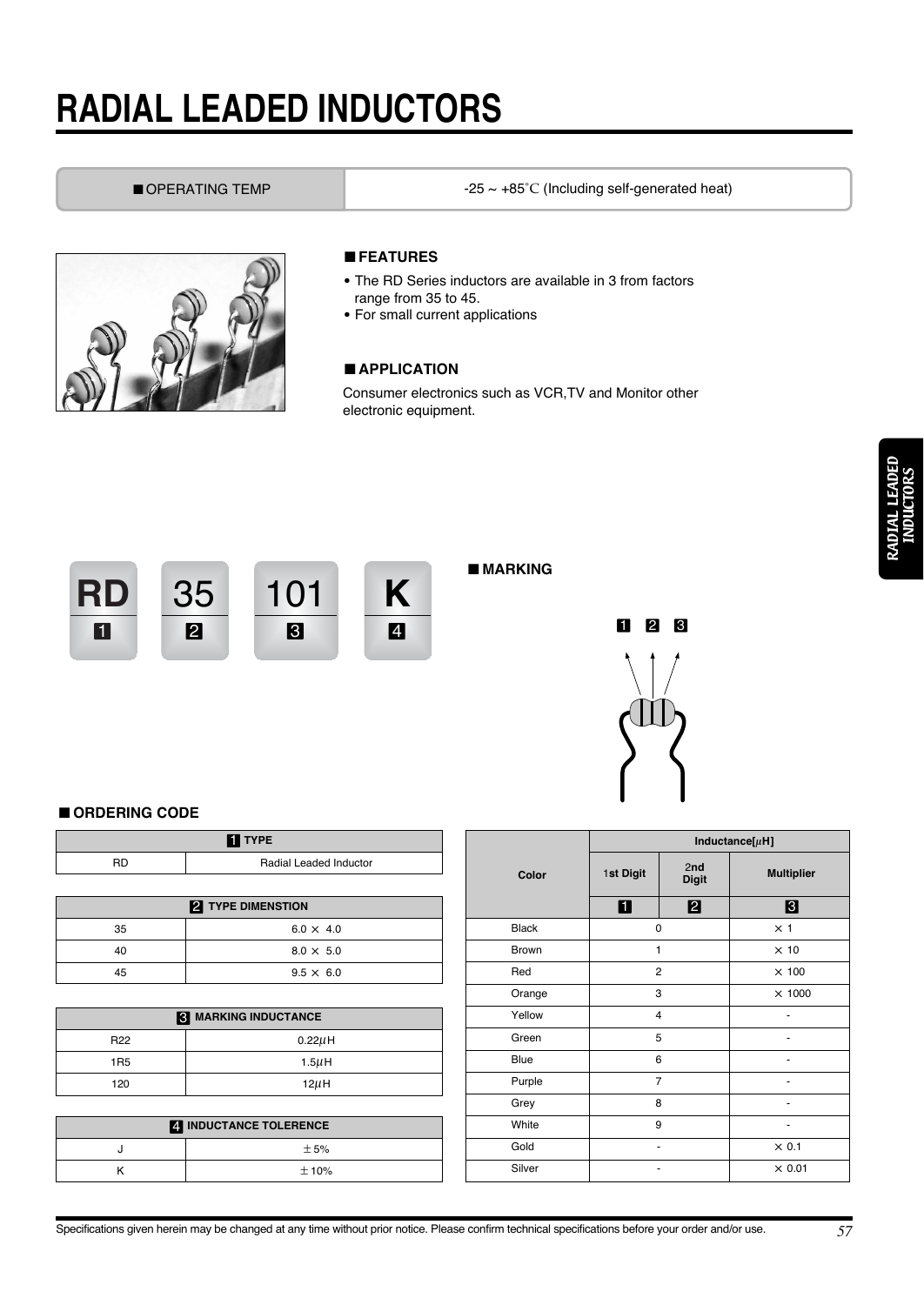# **RADIAL LEADED INDUCTORS**

# ■*TAPING DIMENSIONS*





Note 1. No more than 3 consecutive pieces can be omitted.T

Unit: mm

٦

| Symbol                                                                                                      | <b>Dimensions</b>                |                                 |                       |              |  |  |  |  |  |
|-------------------------------------------------------------------------------------------------------------|----------------------------------|---------------------------------|-----------------------|--------------|--|--|--|--|--|
|                                                                                                             | <b>RD35H</b>                     | <b>RD35</b>                     | <b>RD40</b>           | <b>RD</b> 45 |  |  |  |  |  |
| D <sub>1</sub>                                                                                              | 7.5max.                          | 6.0max.                         | 8.0max.               | 9.5max.      |  |  |  |  |  |
| D <sub>2</sub>                                                                                              | 4.0max.                          | 4.0max.                         | 5.0max.               | 6.0max.      |  |  |  |  |  |
| H1                                                                                                          | 26max.                           | 26max.                          | 27.5max.              | 27.5max.     |  |  |  |  |  |
| H <sub>2</sub>                                                                                              | 5max.                            | 9max.                           | 10.5max.              | 10.5max.     |  |  |  |  |  |
| H <sub>0</sub>                                                                                              |                                  | $6.5 \leq H_0$ - W <sub>1</sub> |                       |              |  |  |  |  |  |
| $\mathsf P$                                                                                                 |                                  | $12.7 \pm 1.0$                  |                       |              |  |  |  |  |  |
| P <sub>0</sub>                                                                                              |                                  | $12.7 \pm 0.3$                  |                       |              |  |  |  |  |  |
| P1                                                                                                          |                                  | $3.85 \pm 0.5$                  |                       |              |  |  |  |  |  |
| P <sub>2</sub>                                                                                              |                                  | $6.35 \pm 1.3$                  |                       |              |  |  |  |  |  |
| $\mathsf F$                                                                                                 | $5.0_{-0.3}^{+0.8}$              |                                 | $5.0_{-0.2}^{+0.6}$   |              |  |  |  |  |  |
| $\Delta h$                                                                                                  |                                  |                                 | $0.0\pm2.0$           |              |  |  |  |  |  |
| W                                                                                                           |                                  | $18^{+1.0}_{-0.5}$              |                       |              |  |  |  |  |  |
| <b>WO</b>                                                                                                   |                                  | $6.0\pm0.1$                     |                       |              |  |  |  |  |  |
| W <sub>1</sub>                                                                                              | $9^{+0.75}_{-0.5}$               |                                 | $9\,{}^{+1.0}_{-0.5}$ |              |  |  |  |  |  |
| W <sub>2</sub>                                                                                              | $T \geq W2$                      |                                 |                       |              |  |  |  |  |  |
| ØD                                                                                                          | $4.0\pm0.3$                      |                                 |                       |              |  |  |  |  |  |
| $\boldsymbol{\mathcal{O}}$ d                                                                                | $0.60 \pm 0.05$<br>$0.50\pm0.05$ |                                 |                       |              |  |  |  |  |  |
| $\mathsf{L}% _{0}\left( \mathsf{L}_{0}\right) ^{\ast }=\mathsf{L}_{0}\left( \mathsf{L}_{0}\right) ^{\ast }$ |                                  | 11.0max.                        |                       |              |  |  |  |  |  |
| $\mathsf t$                                                                                                 |                                  | $0.5 \pm 2.0$                   |                       |              |  |  |  |  |  |

P0: Accumulated error for 20 pitches is  $\pm$  1mm

W2: Bonding tape must not protrude from the base tape.

Г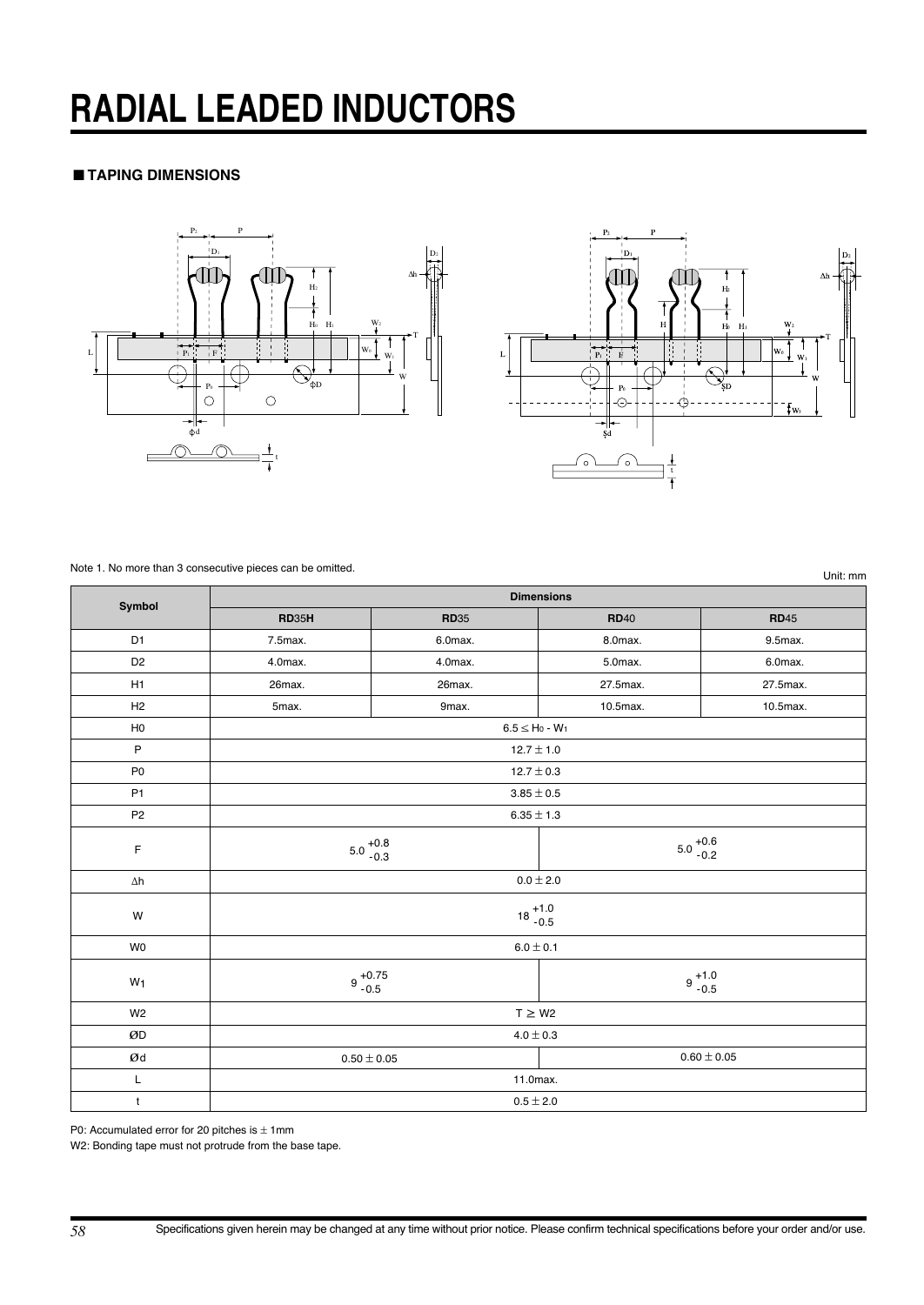# ■*PACKAGING*





|                  | <b>Inner Box</b>                    | Out Box  |                                     |          |             |             |
|------------------|-------------------------------------|----------|-------------------------------------|----------|-------------|-------------|
| <b>Type</b>      | Size(mm)<br>$(W \times H \times L)$ | Quantity | Size(mm)<br>$(W \times H \times L)$ | Quantity | Wtight      | Item        |
|                  | 2,000                               |          | 36,000                              | 12Kg     | <b>RD35</b> |             |
| <b>RD</b> Series | 187×40×325                          | 1,000    | $340\times255\times580$             | 18,000   | 10Kg        | <b>RD40</b> |
|                  |                                     | ,500     |                                     | 27,000   | 18Kg        | <b>RD45</b> |
|                  |                                     | 2.000    |                                     | 36,000   | 12Kg        | RD35H       |

# ■*AVAILABLE INDUCTANCE RANGE*

| <b>Type</b>    |                      | 0.22    | $1 \mu$ H | $10\mu$ H                                                                                                                                                                                       | 100 $\mu$ H | $1,000\mu$ H | $10,000\mu$ H | 20,000 $\mu$ H      |
|----------------|----------------------|---------|-----------|-------------------------------------------------------------------------------------------------------------------------------------------------------------------------------------------------|-------------|--------------|---------------|---------------------|
|                | Imax.(mA)            | 1,000   | 790       | 460                                                                                                                                                                                             | 150         | 55           |               |                     |
| <b>RD35</b>    | Inductance( $\mu$ H) |         | -1        |                                                                                                                                                                                                 |             | $1,000\mu$ H |               |                     |
|                | $Rdc(m\Omega)$       | 0.09    | 0.17      | 0.45<br>3.3<br>28<br>353<br>174<br>48<br>$2,200\mu\text{H}$<br>$0.8\,$<br>3.3<br>42<br>85<br>780<br>260<br>0.19<br>8.9<br>0.85<br>460<br>150<br>56<br>$1,000\mu\text{H}$<br>0.45<br>3.3<br>31.5 |             |              |               |                     |
|                | Imax.(mA)            | 816     | 707       |                                                                                                                                                                                                 |             |              |               |                     |
| <b>RD40</b>    | Inductance( $\mu$ H) |         |           |                                                                                                                                                                                                 |             |              |               |                     |
| $Rdc(m\Omega)$ | 0.15                 | $0.2\,$ |           |                                                                                                                                                                                                 |             |              |               |                     |
|                | Imax.(mA)            |         |           |                                                                                                                                                                                                 |             |              | 21            |                     |
| <b>RD45</b>    | Inductance( $\mu$ H) |         |           |                                                                                                                                                                                                 |             |              |               | $15,000\mu\text{H}$ |
|                | $Rdc(m\Omega)$       |         |           |                                                                                                                                                                                                 |             |              | 160           |                     |
|                | Imax.(mA)            | 1,000   | 790       |                                                                                                                                                                                                 |             |              |               |                     |
| RD35H          | Inductance( $\mu$ H) |         |           |                                                                                                                                                                                                 |             |              |               |                     |
|                | $Rdc(m\Omega)$       | 0.09    | 0.17      |                                                                                                                                                                                                 |             |              |               |                     |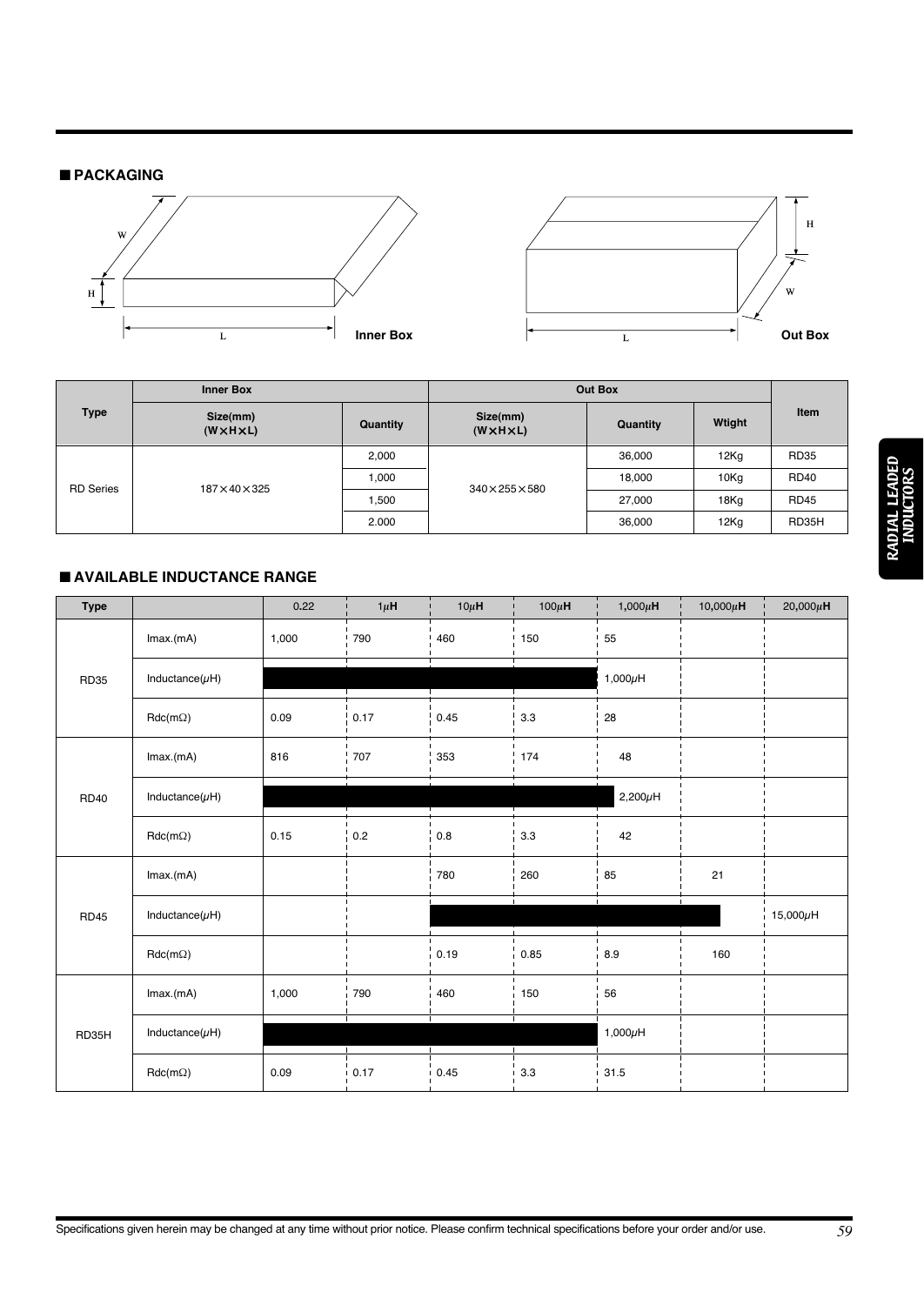# **ITEM PART NUMBERS**

### ● RD35

| <b>Ordering Code</b> | Inductance<br>$[\mu H]$ | Inductanced<br><b>Tolerance</b> | Q<br>(min.) | <b>Measuring</b><br>Frequency<br>[MHz] | Self-Resonant<br>Frequency<br>[MHz]<br>(min.) | <b>DC</b><br>Resistance<br>$[\Omega]$<br>(max.) | Rated<br><b>Current</b><br>[mA]<br>(max.) |
|----------------------|-------------------------|---------------------------------|-------------|----------------------------------------|-----------------------------------------------|-------------------------------------------------|-------------------------------------------|
| <b>RD35R22K</b>      | 0.22                    |                                 |             |                                        | 170                                           | 0.09                                            | 1000                                      |
| <b>RD35R27K</b>      | 0.27                    |                                 |             |                                        | 160                                           | 0.10                                            | 980                                       |
| RD35R33K             | 0.33                    |                                 |             |                                        | 140                                           | 0.11                                            | 960                                       |
| RD35R39K             | 0.39                    |                                 |             |                                        | 130                                           | 0.12                                            | 940                                       |
| <b>RD35R47K</b>      | 0.47                    |                                 |             | 25.2                                   | 120                                           | 0.13                                            | 910                                       |
| <b>RD35R56K</b>      | 0.56                    |                                 |             |                                        | 110                                           | 0.14                                            | 880                                       |
| RD35R68K             | 0.68                    |                                 |             |                                        | 100                                           | 0.15                                            | 850                                       |
| <b>RD35R82K</b>      | 0.82                    |                                 |             |                                        | 90                                            | 0.16                                            | 820                                       |
| RD351R0K             | 1.0                     |                                 |             |                                        | 82                                            | 0.17                                            | 790                                       |
| <b>RD351R2K</b>      | 1.2                     |                                 |             |                                        | 70                                            | 0.18                                            | 760                                       |
| <b>RD351R5K</b>      | 1.5                     |                                 |             |                                        | 65                                            | 0.20                                            | 730                                       |
| <b>RD351R8K</b>      | 1.8                     |                                 |             |                                        | 57                                            | 0.22                                            | 700                                       |
| <b>RD352R2K</b>      | 2.2                     |                                 |             |                                        | 47                                            | 0.24                                            | 670                                       |
| <b>RD352R7K</b>      | 2.7                     |                                 |             |                                        | 40                                            | 0.26                                            | 640                                       |
| RD353R3K             | 3.3                     |                                 |             |                                        | 35                                            | 0.28                                            | 610                                       |
| <b>RD353R9K</b>      | 3.9                     |                                 |             | 7.96                                   | 33                                            | 0.30                                            | 580                                       |
| <b>RD354R7K</b>      | 4.7                     |                                 |             |                                        | 31                                            | 0.33                                            | 560                                       |
| <b>RD355R6K</b>      | 5.6                     |                                 |             |                                        | 27                                            | 0.36                                            | 540                                       |
| <b>RD356R8K</b>      | 6.8                     |                                 |             |                                        | 24                                            | 0.39                                            | 520                                       |
| <b>RD358R2K</b>      | 8.2                     |                                 |             |                                        | 22                                            | 0.42                                            | 490                                       |
| RD35100K             | 10                      |                                 |             |                                        | 21                                            | 0.45                                            | 460                                       |
| RD35120K             | 12                      | ±10%                            |             |                                        | 18                                            | 1.2                                             | 350                                       |
| RD35150K             | 15                      | $(\pm 5\%)$                     | 50          |                                        | 16                                            | 1.3                                             | 330                                       |
| RD35180K             | 18                      |                                 |             | 2.52                                   | 14                                            | 1.4                                             | 300                                       |
| RD35220K             | 22                      |                                 |             |                                        | 13                                            | 1.5                                             | 270                                       |
| RD35270K             | 27                      |                                 |             |                                        | 12                                            | 1.6                                             | 250                                       |
| RD35330K             | 33                      |                                 |             |                                        | 11                                            | 1.8                                             | 235                                       |
| RD35390K             | 39                      |                                 |             |                                        | 10                                            | 2.0                                             | 220                                       |
| RD35470K             | 47                      |                                 |             |                                        | 9.5                                           | 2.2                                             | 200                                       |
| RD35560K             | 56                      |                                 |             |                                        | 9.0                                           | 2.4                                             | 190                                       |
| RD35680K             | 68                      |                                 |             |                                        | 8.5                                           | 2.8                                             | 170                                       |
| RD35820K             | 82                      |                                 |             |                                        | 8.0                                           | 3.0                                             | 155                                       |
| RD35101K             | 100                     |                                 |             |                                        | 7.5                                           | 3.3                                             | 150                                       |
| RD35121K             | 120                     |                                 |             |                                        | 6.8                                           | 4.2                                             | 140                                       |
| RD35151K             | 150                     |                                 |             |                                        | 6.2                                           | 5.0                                             | 130                                       |
| RD35181K             | 180                     |                                 |             |                                        | 5.6                                           | 6.0                                             | 125                                       |
| RD35221K             | 220                     |                                 |             |                                        | 5.0                                           | 7.5                                             | 120                                       |
| RD35271K             | 270                     |                                 |             |                                        | 4.6                                           | 11                                              | 105                                       |
| RD35331K             | 330                     |                                 |             | 0.796                                  | 4.2                                           | 13                                              | 95                                        |
| RD35391K             | 390                     |                                 |             |                                        | 3.8                                           | 15                                              | 90                                        |
| RD35471K             | 470                     |                                 |             |                                        | 3.4                                           | 17                                              | 80                                        |
| RD35561K             | 560                     |                                 |             |                                        | 3.0                                           | 19                                              | 75                                        |
| RD35681K             | 680                     |                                 |             |                                        | 2.6                                           | 22                                              | 68                                        |
| RD35821K             | 820                     |                                 |             |                                        | 2.2                                           | 25                                              | 60                                        |
| RD35102K             | 1000                    |                                 |             |                                        | 2.0                                           | 28                                              | 55                                        |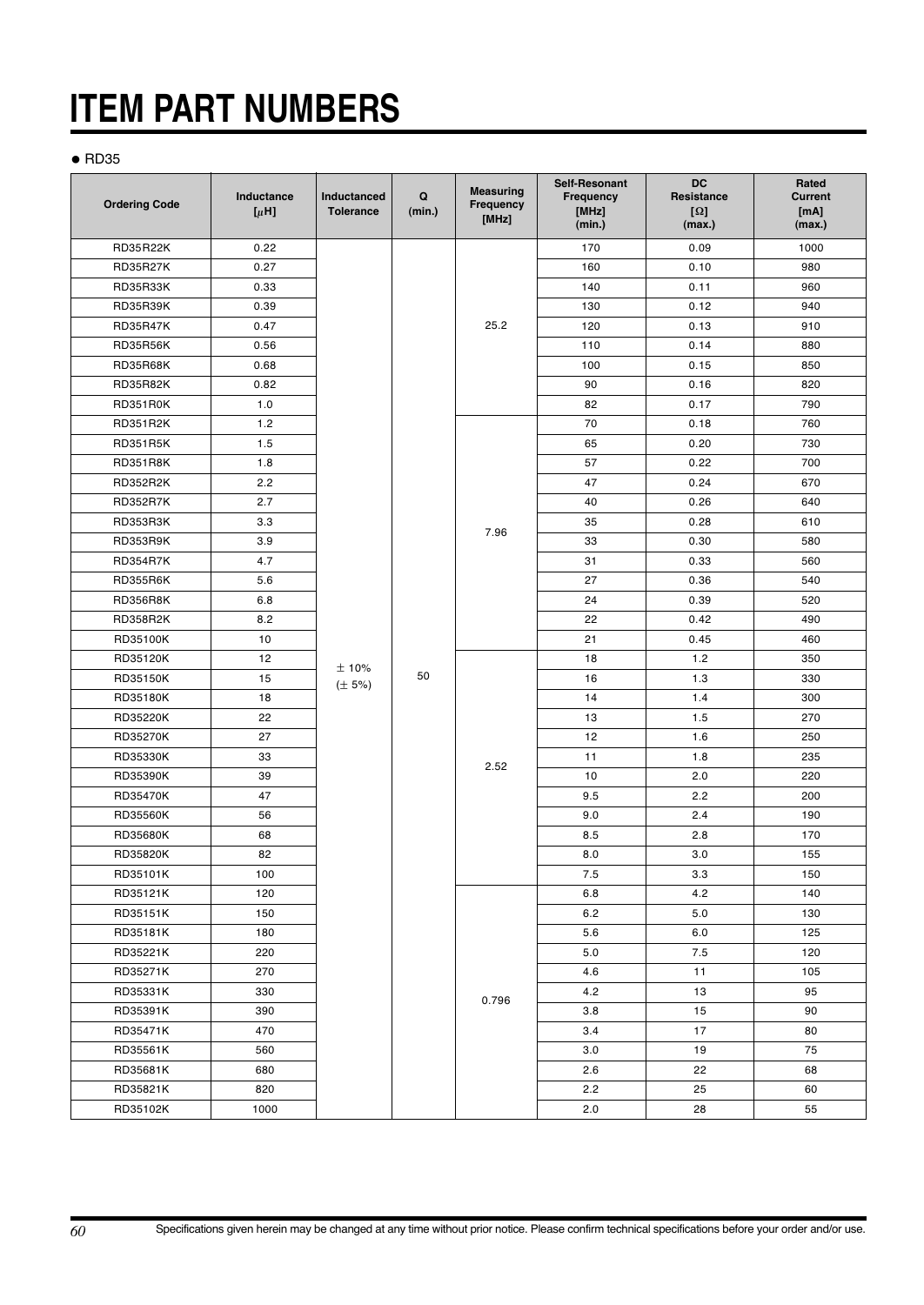# $\bullet$  RD35H

| <b>Ordering Code</b> | Inductance<br>$[\mu H]$ | Inductanced<br><b>Tolerance</b> | Q<br>(min.) | <b>Measuring</b><br>Frequency<br>[MHz] | Self-Resonant<br>Frequency<br>[MHz]<br>(min.) | <b>DC</b><br>Resistance<br>$[\Omega]$<br>(max.) | Rated<br><b>Current</b><br>[mA]<br>(max.) |
|----------------------|-------------------------|---------------------------------|-------------|----------------------------------------|-----------------------------------------------|-------------------------------------------------|-------------------------------------------|
| RD35T-R22K-H         | 0.22                    |                                 |             |                                        | 170.0                                         | 0.09                                            | 1000                                      |
| RD35T-R27K-H         | 0.27                    |                                 |             |                                        | 160.0                                         | 0.10                                            | 980                                       |
| RD35T-R33K-H         | 0.33                    |                                 |             |                                        | 140.0                                         | 0.11                                            | 960                                       |
| RD35T-R39K-H         | 0.39                    |                                 |             |                                        | 130.0                                         | 0.12                                            | 940                                       |
| RD35T-R47K-H         | 0.47                    |                                 |             | 25.2                                   | 120.0                                         | 0.13                                            | 910                                       |
| RD35T-R56K-H         | 0.56                    |                                 |             |                                        | 110.0                                         | 0.14                                            | 880                                       |
| RD35T-R68K-H         | 0.68                    |                                 |             |                                        | 100.0                                         | 0.15                                            | 850                                       |
| RD35T-R82K-H         | 0.82                    |                                 |             |                                        | 90.0                                          | 0.16                                            | 820                                       |
| RD35T-1R0J-H         | 1.0                     |                                 |             |                                        | 82.0                                          | 0.17                                            | 790                                       |
| RD35T-1R2J-H         | 1.2                     |                                 |             |                                        | 70.0                                          | 0.18                                            | 760                                       |
| RD35T-1R5J-H         | 1.5                     |                                 |             |                                        | 65.0                                          | 0.20                                            | 730                                       |
| RD35T-1R8J-H         | 1.8                     |                                 |             |                                        | 57.0                                          | 0.22                                            | 700                                       |
| RD35T-2R2J-H         | 2.2                     |                                 |             |                                        | 47.0                                          | 0.24                                            | 670                                       |
| RD35T-2R7J-H         | 2.7                     |                                 |             |                                        | 40.0                                          | 0.26                                            | 640                                       |
| RD35T-3R3J-H         | 3.3                     |                                 |             | 7.96                                   | 35.0                                          | 0.28                                            | 610                                       |
| RD35T-3R9J-H         | 3.9                     |                                 |             |                                        | 33.0                                          | 0.30                                            | 580                                       |
| RD35T-4R7J-H         | 4.7                     |                                 |             |                                        | 31.0                                          | 0.33                                            | 560                                       |
| RD35T-5R6J-H         | 5.6                     |                                 |             |                                        | 27.0                                          | 0.36                                            | 540                                       |
| RD35T-6R8J-H         | 6.8                     |                                 |             |                                        | 24.0                                          | 0.39                                            | 520                                       |
| RD35T-8R2J-H         | 8.2                     |                                 |             |                                        | 22.0                                          | 0.42                                            | 490                                       |
| RD35T-100J-H         | 10                      |                                 |             | 2.52                                   | 21.0                                          | 0.45                                            | 460                                       |
| RD35T-120J-H         | 12                      | ±10%                            | 50          |                                        | 18.0                                          | 1.2                                             | 350                                       |
| RD35T-150J-H         | 15                      | $(\pm 5\%)$                     |             |                                        | 16.0                                          | 1.3                                             | 330                                       |
| RD35T-180J-H         | 18                      |                                 |             |                                        | 14.0                                          | 1.4                                             | 300                                       |
| RD35T-220J-H         | 22                      |                                 |             |                                        | 13.0                                          | 1.5                                             | 270                                       |
| RD35T-270J-H         | 27                      |                                 |             |                                        | 12.0                                          | 1.6                                             | 250                                       |
| RD35T-330J-H         | 33                      |                                 |             |                                        | 11.0                                          | 1.8                                             | 235                                       |
| RD35T-390J-H         | 39                      |                                 |             |                                        | 10.0                                          | 2.0                                             | 220                                       |
| RD35T-470J-H         | 47                      |                                 |             |                                        | 9.5                                           | 2.2                                             | 200                                       |
| RD35T-560J-H         | 56                      |                                 |             |                                        | 9.0                                           | 2.4                                             | 190                                       |
| RD35T-680J-H         | 68                      |                                 |             |                                        | 8.5                                           | 2.8                                             | 170                                       |
| RD35T-820J-H         | 82                      |                                 |             |                                        | 8.0                                           | 3.0                                             | 155                                       |
| RD35T-101K-H         | 100                     |                                 |             |                                        | 7.5                                           | 3.3                                             | 150                                       |
| RD35T-121K-H         | 120                     |                                 |             |                                        | 6.8                                           | 4.2                                             | 140                                       |
| RD35T-151K-H         | 150                     |                                 |             |                                        | 6.2                                           | 5.0                                             | 130                                       |
| RD35T-181K-H         | 180                     |                                 |             |                                        | 5.6                                           | 6.0                                             | 125                                       |
| RD35T-221K-H         | 220                     |                                 |             |                                        | 5.0                                           | 7.5                                             | 120                                       |
| RD35T-271K-H         | 270                     |                                 |             | 0.796                                  | 4.6                                           | 11.0                                            | 105                                       |
| RD35T-331K-H         | 330                     |                                 |             |                                        | 4.2                                           | 13.0                                            | 95                                        |
| RD35T-391K-H         | 390                     |                                 |             |                                        | 3.8                                           | 15.0                                            | 90                                        |
| RD35T-471K-H         | 470                     |                                 |             |                                        | 3.4                                           | 17.0                                            | 80                                        |
| RD35T-561K-H         | 560                     |                                 |             |                                        | 2.4                                           | 21.0                                            | 69                                        |
| RD35T-681K-H         | 680                     |                                 | 30          |                                        | 2.2                                           | 23.5                                            | 65                                        |
| RD35T-821K-H         | 820                     |                                 |             |                                        | 2.0                                           | 26.5                                            | 61                                        |
| RD35T-102K-H         | 1000                    |                                 | 25          | 0.252                                  | 1.8                                           | 31.5                                            | 56                                        |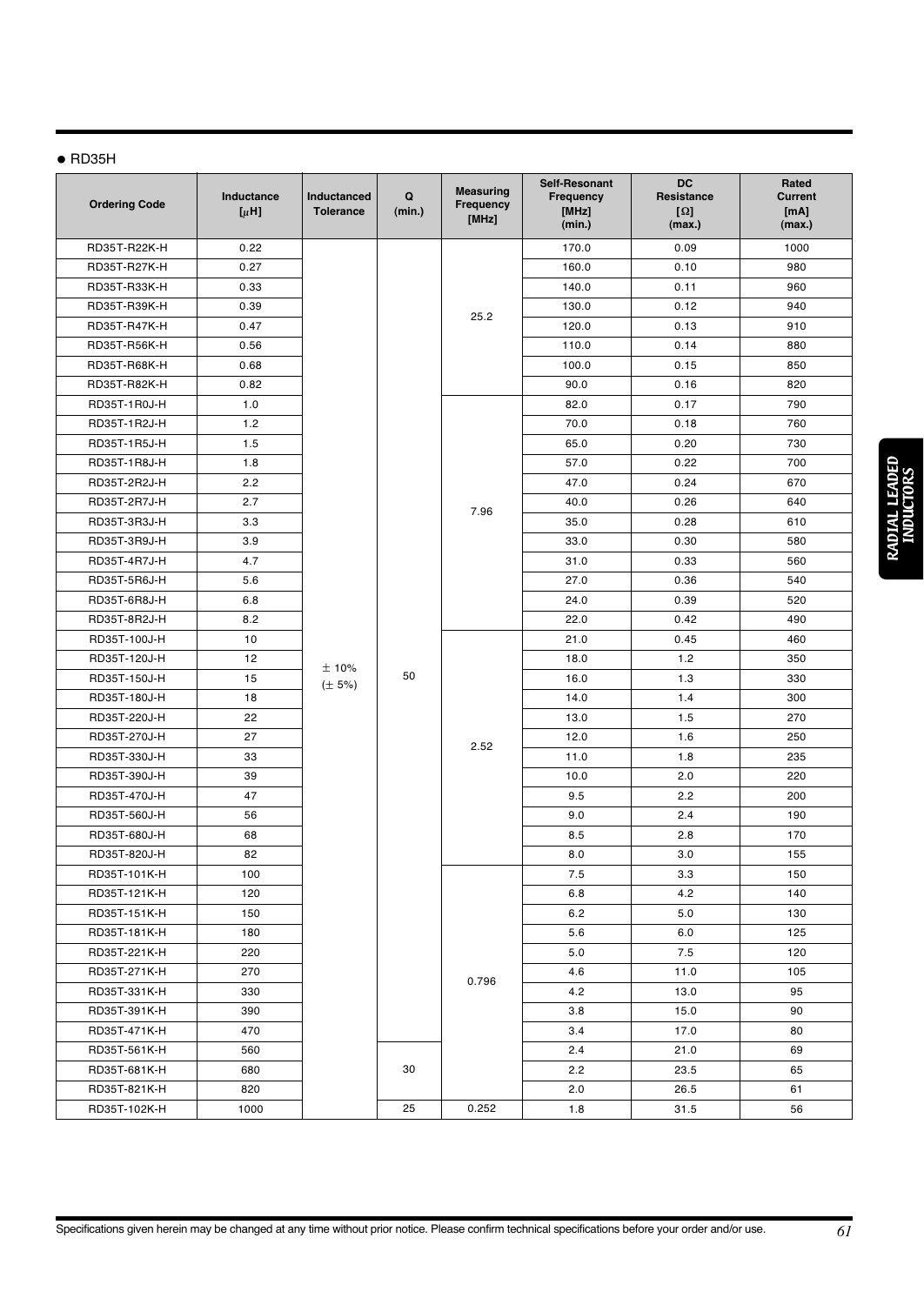# **ITEM PART NUMBERS**

### $\bullet$  RD40

| <b>Ordering Code</b> | Inductance<br>$[\mu H]$ | <b>Inductanced</b><br><b>Tolerance</b> | Q<br>(min.) | <b>Measuring</b><br>Frequency<br>[MHz] | Self-Resonant<br>Frequency<br>[MHz]<br>(min.) | <b>DC</b><br>Resistance<br>$[\Omega]$<br>(max.) | Rated<br><b>Current</b><br>[mA]<br>(max.) |
|----------------------|-------------------------|----------------------------------------|-------------|----------------------------------------|-----------------------------------------------|-------------------------------------------------|-------------------------------------------|
| <b>RD40R22K</b>      | 0.22                    |                                        |             |                                        | 150                                           | 0.15                                            | 816                                       |
| <b>RD40R27K</b>      | 0.27                    |                                        |             |                                        | 150                                           | 0.15                                            | 816                                       |
| <b>RD40R33K</b>      | 0.33                    |                                        |             |                                        | 150                                           | 0.15                                            | 816                                       |
| <b>RD40R39K</b>      | 0.39                    |                                        |             |                                        | 130                                           | 0.15                                            | 816                                       |
| <b>RD40R47K</b>      | 0.47                    |                                        |             | 25.2                                   | 130                                           | 0.15                                            | 816                                       |
| <b>RD40R56K</b>      | 0.56                    |                                        |             |                                        | 130                                           | 0.20                                            | 707                                       |
| RD40R68K             | 0.68                    |                                        |             |                                        | 120                                           | 0.20                                            | 707                                       |
| <b>RD40R82K</b>      | 0.82                    |                                        |             |                                        | 120                                           | 0.20                                            | 707                                       |
| <b>RD401R0K</b>      | 1.0                     |                                        |             |                                        | 100                                           | 0.20                                            | 707                                       |
| <b>RD401R2K</b>      | 1.2                     |                                        |             |                                        | 85                                            | 0.20                                            | 707                                       |
| <b>RD401R5K</b>      | 1.5                     |                                        |             |                                        | 70                                            | 0.22                                            | 674                                       |
| <b>RD401R8K</b>      | 1.8                     |                                        |             |                                        | 60                                            | 0.22                                            | 674                                       |
| <b>RD402R2K</b>      | 2.2                     |                                        |             |                                        | 55                                            | 0.25                                            | 632                                       |
| <b>RD402R7K</b>      | 2.7                     |                                        |             |                                        | 50                                            | 0.27                                            | 608                                       |
| <b>RD403R3K</b>      | 3.3                     |                                        |             | 7.96                                   | 45                                            | 0.30                                            | 577                                       |
| <b>RD403R9K</b>      | 3.9                     |                                        |             |                                        | 40                                            | 0.32                                            | 559                                       |
| <b>RD404R7K</b>      | 4.7                     |                                        | 50          |                                        | 35                                            | 0.35                                            | 534                                       |
| <b>RD405R6K</b>      | 5.6                     |                                        |             |                                        | 33                                            | 0.37                                            | 519                                       |
| <b>RD406R8K</b>      | 6.8                     |                                        |             | 2.52                                   | 27                                            | 0.40                                            | 500                                       |
| <b>RD408R2K</b>      | 8.2                     |                                        |             |                                        | 25                                            | 0.45                                            | 471                                       |
| RD40100K             | 10                      |                                        |             |                                        | 20                                            | 0.80                                            | 353                                       |
| RD40120K             | 12                      |                                        |             |                                        | 18                                            | 0.90                                            | 333                                       |
| RD40150K             | 15                      |                                        |             |                                        | 17                                            | 1.0                                             | 316                                       |
| RD40180K             | 18                      |                                        |             |                                        | 15                                            | 1.2                                             | 288                                       |
| RD40220K             | 22                      | ±10%                                   |             |                                        | 13                                            | 1.4                                             | 267                                       |
| RD40270K             | 27                      | $(\pm 5\%)$                            |             |                                        | 11                                            | 1.7                                             | 242                                       |
| RD40330K             | 33                      |                                        |             |                                        | 10.5                                          | 2.0                                             | 223                                       |
| RD40390K             | 39                      |                                        |             |                                        | 10.0                                          | 2.4                                             | 204                                       |
| RD40470K             | 47                      |                                        |             |                                        | 9.5                                           | 2.7                                             | 192                                       |
| RD40560K             | 56                      |                                        |             |                                        | 9.0                                           | 2.9                                             | 185                                       |
| RD40680K             | 68                      |                                        |             |                                        | 8.5                                           | 3.1                                             | 179                                       |
| RD40820K             | 82                      |                                        |             |                                        | 7.5                                           | 3.3                                             | 174                                       |
| RD40101K             | 100                     |                                        |             |                                        | 6.8                                           | 3.3                                             | 174                                       |
| RD40121K             | 120                     |                                        |             |                                        | 6.2                                           | 3.5                                             | 169                                       |
| RD40151K             | 150                     |                                        |             |                                        | 5.7                                           | 3.7                                             | 164                                       |
| RD40181K             | 180                     |                                        |             |                                        | 5.3                                           | 4.0                                             | 158                                       |
| RD40221K             | 220                     |                                        |             |                                        | 4.0                                           | 5.2                                             | 138                                       |
| RD40271K             | 270                     |                                        |             |                                        | 3.6                                           | 5.8                                             | 131                                       |
| RD40331K             | 330                     |                                        | 45          | 0.796                                  | 3.3                                           | 6.5                                             | 124                                       |
| RD40391K             | 390                     |                                        |             |                                        | 3.0                                           | 7.5                                             | 115                                       |
| RD40471K             | 470                     |                                        |             |                                        | 2.8                                           | 8.0                                             | 111                                       |
| RD40561K             | 560                     |                                        |             |                                        | 2.4                                           | 12.5                                            | 89                                        |
| RD40681K             | 680                     |                                        |             |                                        | 2.2                                           | 14.0                                            | 84                                        |
| RD40821K             | 820                     |                                        |             |                                        | 2.0                                           | 15.5                                            | 80                                        |
| RD40102K             | 1000                    |                                        | 40          |                                        | 1.8                                           | 18.5                                            | 73                                        |
| RD40122K             | 1200                    |                                        |             |                                        | 1.7                                           | 29.0                                            | 58                                        |
| RD40152K             | 1500                    |                                        |             | 0.252                                  | 1.5                                           | 34.0                                            | 54                                        |
| RD40182K             | 1800                    |                                        | 30          |                                        | 1.4                                           | 37.0                                            | 51                                        |
| RD40222K             | 2200                    |                                        |             |                                        | 1.2                                           | 32.0                                            | 48                                        |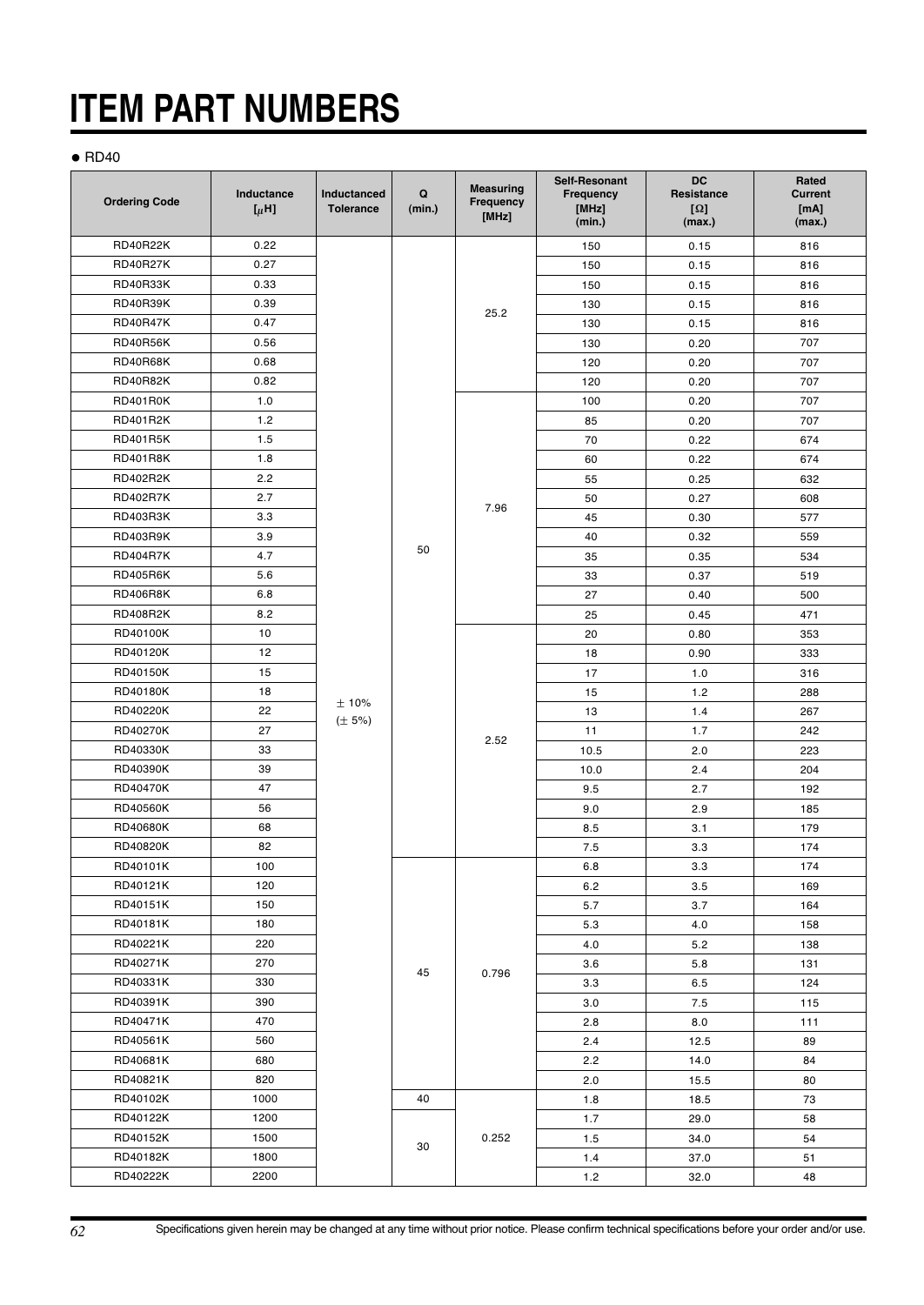### $\bullet$  RD45

| <b>Ordering Code</b> | Inductance<br>$[\mu$ H] | Inductanced<br><b>Tolerance</b> | Q<br>(min.) | <b>Measuring</b><br>Frequency<br>[MHz] | Self-Resonant<br><b>Frequency</b><br>[MHz]<br>(min.) | <b>DC</b><br>Resistance<br>$[\Omega]$<br>(max.) | Rated<br><b>Current</b><br>[mA]<br>(max.) |
|----------------------|-------------------------|---------------------------------|-------------|----------------------------------------|------------------------------------------------------|-------------------------------------------------|-------------------------------------------|
| RD45 100K            | 10                      |                                 |             |                                        | 17.0                                                 | 0.19                                            | 780                                       |
| RD45 120K            | 12                      |                                 |             |                                        | 14.0                                                 | 0.22                                            | 730                                       |
| RD45 150K            | 15                      |                                 |             |                                        | 12.0                                                 | 0.24                                            | 650                                       |
| RD45 180K            | 18                      |                                 |             |                                        | 10.5                                                 | 0.26                                            | 610                                       |
| RD45 220K            | 22                      |                                 |             |                                        | 10.0                                                 | 0.29                                            | 540                                       |
| RD45 270K            | 27                      |                                 | 20          | 2.52                                   | 9.5                                                  | 0.32                                            | 480                                       |
| RD45 330K            | 33                      |                                 |             |                                        | 8.5                                                  | 0.34                                            | 440                                       |
| RD45 390K            | 39                      |                                 |             |                                        | 8.0                                                  | 0.42                                            | 410                                       |
| RD45 470K            | 47                      |                                 |             |                                        | 7.0                                                  | 0.47                                            | 375                                       |
| RD45 560K            | 56                      |                                 |             |                                        | 6.8                                                  | 0.52                                            | 340                                       |
| RD45 680K            | 68                      |                                 | 15          |                                        | 6.5                                                  | 0.58                                            | 320                                       |
| RD45 820K            | 82                      |                                 |             |                                        | 6.3                                                  | 0.64                                            | 285                                       |
| RD45 101K            | 100                     |                                 |             |                                        | 6.0                                                  | 0.85                                            | 260                                       |
| RD45 121K            | 120                     |                                 | 25          | 0.796                                  | 5.4                                                  | 1.00                                            | 240                                       |
| RD45 151K            | 150                     |                                 |             |                                        | 4.8                                                  | 1.20                                            | 215                                       |
| RD45 181K            | 180                     |                                 | 30          |                                        | 4.0                                                  | 1.50                                            | 195                                       |
| RD45 221K            | 220                     |                                 |             |                                        | 3.9                                                  | 1.65                                            | 180                                       |
| RD45 271K            | 270                     |                                 |             |                                        | 3.6                                                  | 2.15                                            | 160                                       |
| RD45 331K            | 330                     |                                 |             |                                        | 3.3                                                  | 2.90                                            | 145                                       |
| RD45 391K            | 390                     | ±10%<br>$(\pm 5\%)$             | 35          |                                        | 3.0                                                  | 3.25                                            | 135                                       |
| RD45 471K            | 470                     |                                 |             |                                        | 2.8                                                  | 4.05                                            | 125                                       |
| RD45 561K            | 560                     |                                 |             |                                        | 2.4                                                  | 4.45                                            | 115                                       |
| RD45 681K            | 680                     |                                 | 40          |                                        | 2.2                                                  | 5.85                                            | 105                                       |
| RD45 821K            | 820                     |                                 |             |                                        | 2.0                                                  | 6.60                                            | 90                                        |
| RD45 102K            | 1000                    |                                 |             | 45                                     | 1.8                                                  | 8.90                                            | 85                                        |
| RD45 122K            | 1200                    |                                 |             |                                        | 1.7                                                  | 10.5                                            | 75                                        |
| RD45 152K            | 1500                    |                                 |             |                                        | 1.5                                                  | 11.9                                            | 70                                        |
| RD45 182K            | 1800                    |                                 |             |                                        | 1.3                                                  | 16.5                                            | 60                                        |
| RD45 222K            | 2200                    |                                 |             |                                        | 1.2                                                  | 19.0                                            | 58                                        |
| RD45 272K            | 2700                    |                                 |             |                                        | 0.8                                                  | 32.0                                            | 52                                        |
| RD45 332K            | 3300                    |                                 |             | 0.252                                  | 0.7                                                  | 34.0                                            | 48                                        |
| RD45 392K            | 3900                    |                                 |             |                                        | 0.7                                                  | 38.0                                            | 45                                        |
| RD45 472K            | 4700                    |                                 | 40          |                                        | 0.6                                                  | 56.0                                            | 40                                        |
| RD45 562K            | 5600                    |                                 |             |                                        | 0.5                                                  | 63.0                                            | 37                                        |
| RD45 682K            | 6800                    |                                 |             |                                        | 0.4                                                  | 70.0                                            | 34                                        |
| RD45 822K            | 8200                    |                                 |             |                                        | 0.4                                                  | 77.0                                            | 31                                        |
| RD45 103K            | 10000                   |                                 |             |                                        | 0.3                                                  | 95.0                                            | 28                                        |
| RD45 123K            | 12000                   |                                 | 25          | 0.0796                                 | 0.2                                                  | 110.0                                           | 25                                        |
| RD45 153K            | 15000                   |                                 | 20          |                                        | 0.1                                                  | 160.0                                           | 21                                        |